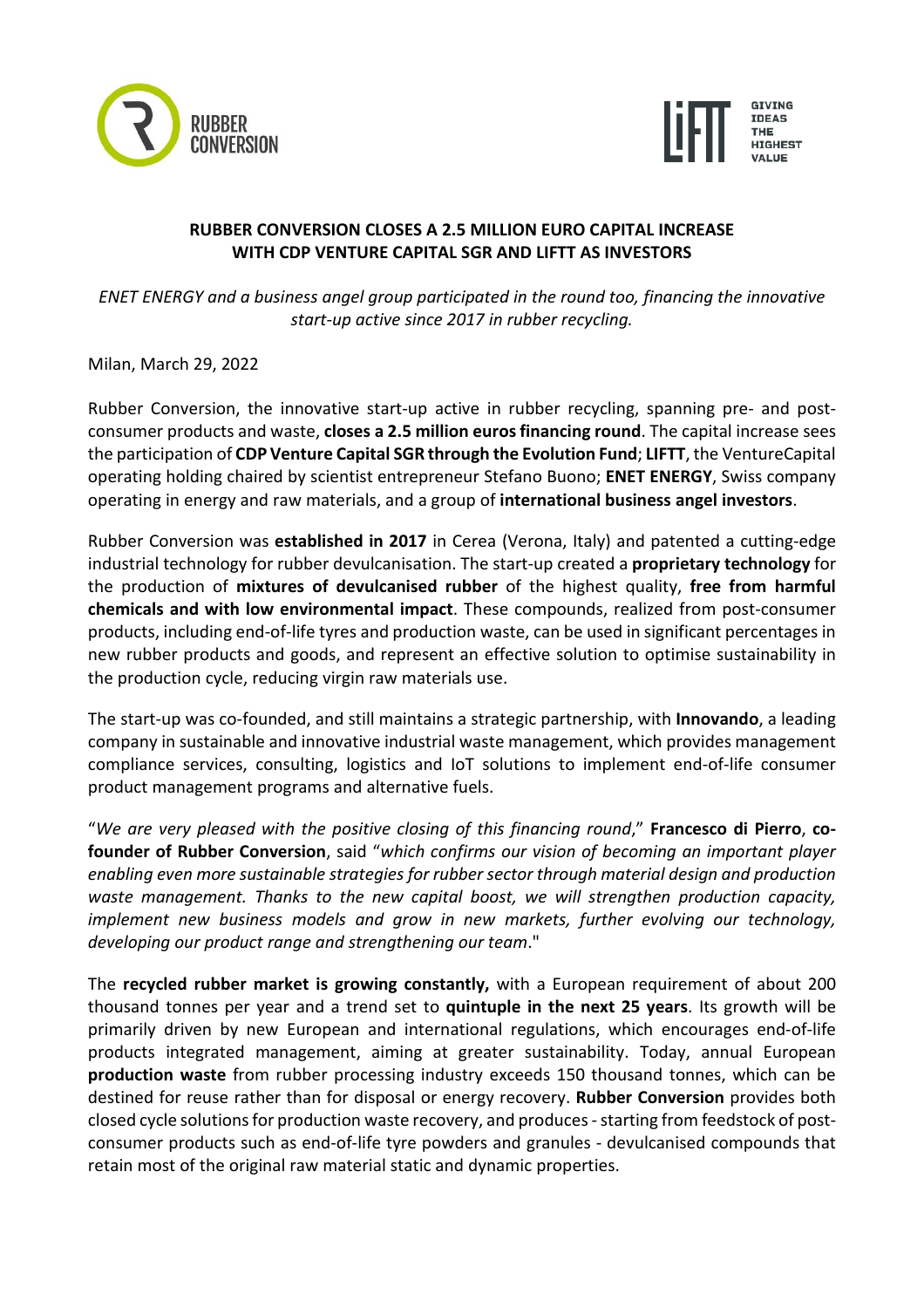



"*Rubber Conversion technology represents an innovation best practice, both in terms of environmental sustainability and of raw material costs optimisation, which is highly critical nowadays*" **Enrico Resmini, CEO and General Manager of CDP Venture Capital**, commented. "*Contributing to the growth of this sector of Italian excellence in the circular economy, in line with the ESG parameters, gives us reasons to be exceptionally satisfied*".

"*Forsome time, we have identified Rubber Conversion's offer huge potential*," commented **Giovanni Tesoriere, CEO of LIFTT**. "*In fact, its innovative proprietary technological solutions fit perfectly into a fundamental trajectory for the near future economy: the production cycle circularity and raw materials reuse, at a time when the latter ones are starting to become increasingly scarce and, therefore, increasingly expensive. This is a business idea based on sustainability and lowering environmental impact that coincides precisely with our vision and our principle that economic development cannot and must not overlook the immediate context*."

Rubber Conversion received important awards such as the 2018 National Start-up Circular Economy Award (*Premio Nazionale Startup Economia Circolare 2018*) awarded by Circular Economy Network Italy and the 2019 Keynes Sraffa Award. It is also running **Research & Development projects** in partnership with **Bridgestone** and **Stellantis** (with the European Union contribution via the LIFE GREEN VULCAN project co-financed by the **LIFE19 ENV/IT/000213 programme)** and with **Fondazione Caritro** (Cassa di Risparmio di Trento e Rovereto bank foundation) and **University of Trento**.

Rubber Conversion advisor for the transaction was **AG innovation**, specialised in strategic advisory to start-ups and innovative SMEs, with managing director Andrea Giustina and Riccardo Fisogni. For **CDP Venture Capital** the transaction was followed by Mario Scuderi and Cecilia Cardamone, respectively co-manager and associate of the Fondo Evoluzione. For **LIFTT,** Guido Panizza, Head of Project Management and Marco Parlani, Project Manager, were involved in the deal.

## **For further details:**

Press office: Antonio Buozzi [a.buozzi@b2pcomunicazione.it](mailto:a.buozzi@b2pcomunicazione.it) +39 320 0624418

**Rubber Conversion** is an innovative start-up, established in 2017, leader in the recycling of rubber from products and pre- and post-consumer waste. Owner of a patented proprietary technology, it operatesin two business areas-recycling of production waste (closed cycle), and the supply of devulcanised compounds starting from recycled end-of-life tyres (ELT) in powders or granules – and in various industrial sectors - tyres, sportswear and shoes (technical and fashion) automotive components, and sports protections. By allowing the reuse of raw materials and promoting the circularity of the production cycle, Rubber Conversion represents an important player in sustainability, recovering highly polluting waste. Rubber Conversion has a strategic partnership with **Innovando**, a leading company in industrial waste management, which ranks as the first independent operator and the third overall in Italy, in compliance management services for end-of-life tyres.